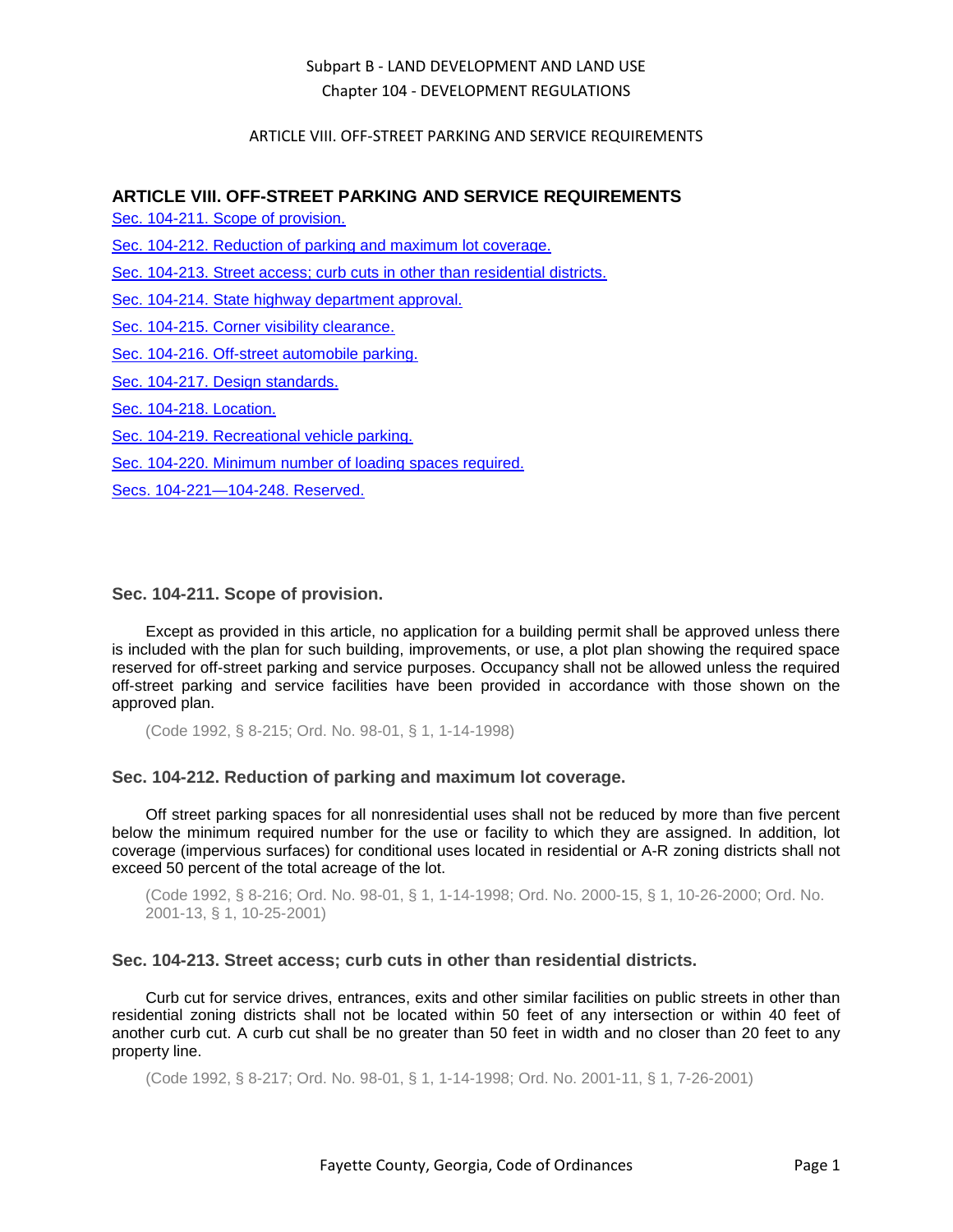#### ARTICLE VIII. OFF-STREET PARKING AND SERVICE REQUIREMENTS

#### <span id="page-1-0"></span>**Sec. 104-214. State highway department approval.**

All entrances or exits of any street or drive, public or private, from or to any state highway shall be approved by the state highway department prior to the construction of such street or drive, or the issuance of any development permit for any improvement to be served by such street or drive, but permit approval shall not be held longer than 30 days.

(Code 1992, § 8-218; Ord. No. 98-01, § 1, 1-14-1998)

#### <span id="page-1-1"></span>**Sec. 104-215. Corner visibility clearance.**

In order to ensure adequate sight distance at intersections formed by two streets, a driveway and a street, or a street and a railroad track, no fence, structure, sign, planting or other obstruction shall be constructed and maintained adjacent to such an intersection in such a manner as to block the view of oncoming traffic from a driver stopped at or approaching that intersection. The standards for sight distance are set forth in section 104-54(b).

(Code 1992, § 8-219; Ord. No. 98-01, § 1, 1-14-1998)

#### <span id="page-1-2"></span>**Sec. 104-216. Off-street automobile parking.**

Off-street automobile parking shall be provided in accordance with all applicable provisions of this article.

(Code 1992, § 8-220; Ord. No. 98-01, § 1, 1-14-1998)

## <span id="page-1-3"></span>**Sec. 104-217. Design standards.**

All parking facilities, including entrances, exits and maneuvering areas, and access drives shall comply with the following provisions:

- (1) Have access to a public street. Only single-family residences shall be allowed backward egress from a driveway onto a local street. In all other cases, maneuvering and access aisle areas shall be sufficient to permit vehicles to enter and leave the vehicular use area in a forward motion.
- (2) Be graded and paved, and be curbed when needed for effective drainage control; however, due to their limited hours of operation, parking facilities for churches, charitable or nonprofit organizations and other uses as appropriate, need only be graded and have, at a minimum, an all-weather surface approved by the county engineer, whose approval shall be based on compliance with article IX of this chapter, soil erosion and sedimentation control. Use of pervious types of pavement for required parking spaces and overflow parking areas is encouraged. Pervious types of pavement include but are not limited to pervious concrete, gravel with geo-web reinforcement, brick pavers, etc. All pervious types of pavement are subject to compliance with established specifications for that type of material which will be reviewed and approved by the county engineer. All types of pavement, pervious or impervious, are required to be maintained to the original design by the property owners.
- (3) Have all spaces marked with paint lines, curbstones, or other similar designations.
- (4) Parking area. Parking stalls shall have a minimum width of ten feet and length of 20 feet. For any nonresidential use providing 50 or more spaces, a maximum of ten percent of the required parking spaces may be marked for compact cars, which may be a minimum of nine feet by 18 feet in size. There shall be provided adequate interior driveways to connect each parking space with a public right-of-way. Interior driveways shall be at least 24 feet wide where used with 90-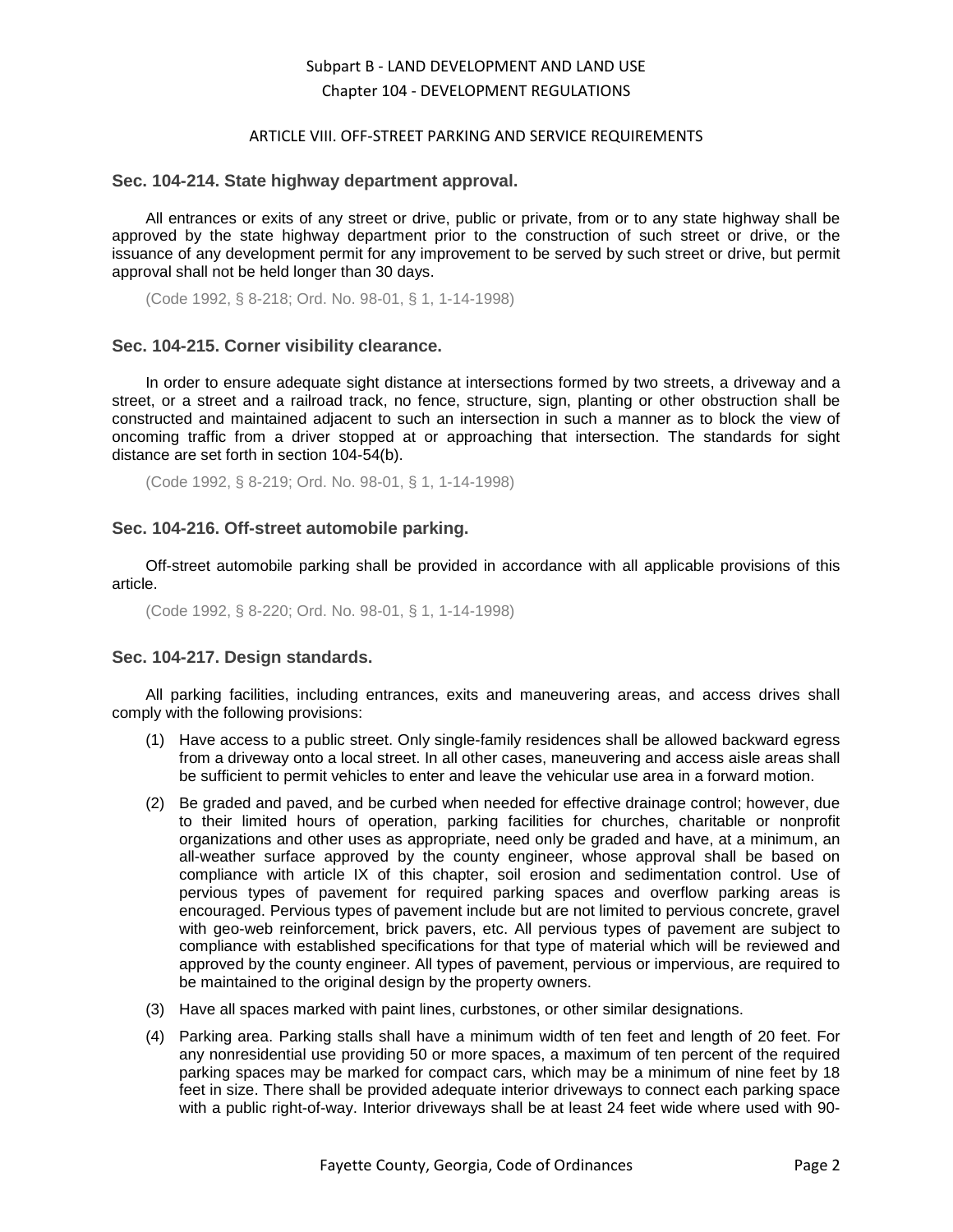#### ARTICLE VIII. OFF-STREET PARKING AND SERVICE REQUIREMENTS

degree angle parking, at least 18 feet wide where used with 60-degree angle parking, at least 12 feet wide where used with parallel parking, or where there is no parking, interior driveways shall be at least 12 feet wide for one-way traffic movement and at least 24 feet wide for two-way traffic movement.

- (5) Curb return radii shall not exceed 15 feet or be less than ten feet.
- (6) Be drained so as to prevent damage to abutting properties or public streets. Runoff from vehicular use areas shall be controlled and treated on site if possible. The drainage design shall include measures based on stormwater quality best management practices. Recommended methods for drainage and on-site treatment of parking lot stormwater runoff include the use of vegetated open channels, parking lot perimeter infiltration trenches or sand filter strips, bioretention areas, and dry swales. Parking lot drainage is required to be reviewed by the county engineer; and no permit shall be issued until the drainage design is approved by the county engineer.
- (7) Be separated from sidewalks and streets by a strip of land at least ten feet wide as measured from the right-of-way, reserved as open space and planted in grass.
- (8) If a parking area is established within a residential zoning district for a nonresidential use permitted in a residential zoning district, a continuous visual buffer at least four feet in height between the parking area and the abutting residential zoning district property shall be provided on a strip of land at least ten feet wide adjoining the lot uses for residential purposes.
- (9) Adequate lighting shall be provided if the facilities are to be used at night. Such lighting shall be arranged and installed so as not to reflect or cause glare on abutting properties.
- (10) No parking or loading areas shall be established within the required front yard of any RMF District, provided, however, that the governing authority may at the time of consideration of the application for rezoning include within the zoning or rezoning ordinance, provisions for parking and loading in the front yard in such districts, upon a finding of fact that such front yard parking or loading would not adversely affect the appearance and aesthetic conditions and values of the particular property and upon a further finding of fact that such front yard parking is necessary. Said governing authority shall have the authority to determine the number of front yard parking or loading areas to be allowed in each particular case based upon the space available and safety and aesthetic conditions, and any other provisions of this article to the contrary notwithstanding.
- (11) No parking or loading area shall be established in the required front yard of any residential zoning district except for a single-family residential use; no more than 35 percent of the required front yard may be used for parking in such case.

The provisions of subsections (2), (3), (7), (9), and (10) of this section shall not apply to single-family residential uses where three or less spaces are required.

(Code 1992, § 8-221; Ord. No. 98-01, § 1, 1-14-1998; Ord. No. 2000-15, § 2, 10-26-2000)

### <span id="page-2-0"></span>**Sec. 104-218. Location.**

All parking facilities shall be located in accordance with the following provisions:

- (1) The required space shall be provided on the same plot with the use it serves, except as provided herein;
- (2) If vehicular parking or storage space required cannot be reasonably provided on the same lot on which the principal use is conducted, the zoning board of appeals may permit such space to be provided on other off-street property provided such space lies within 400 feet of the main